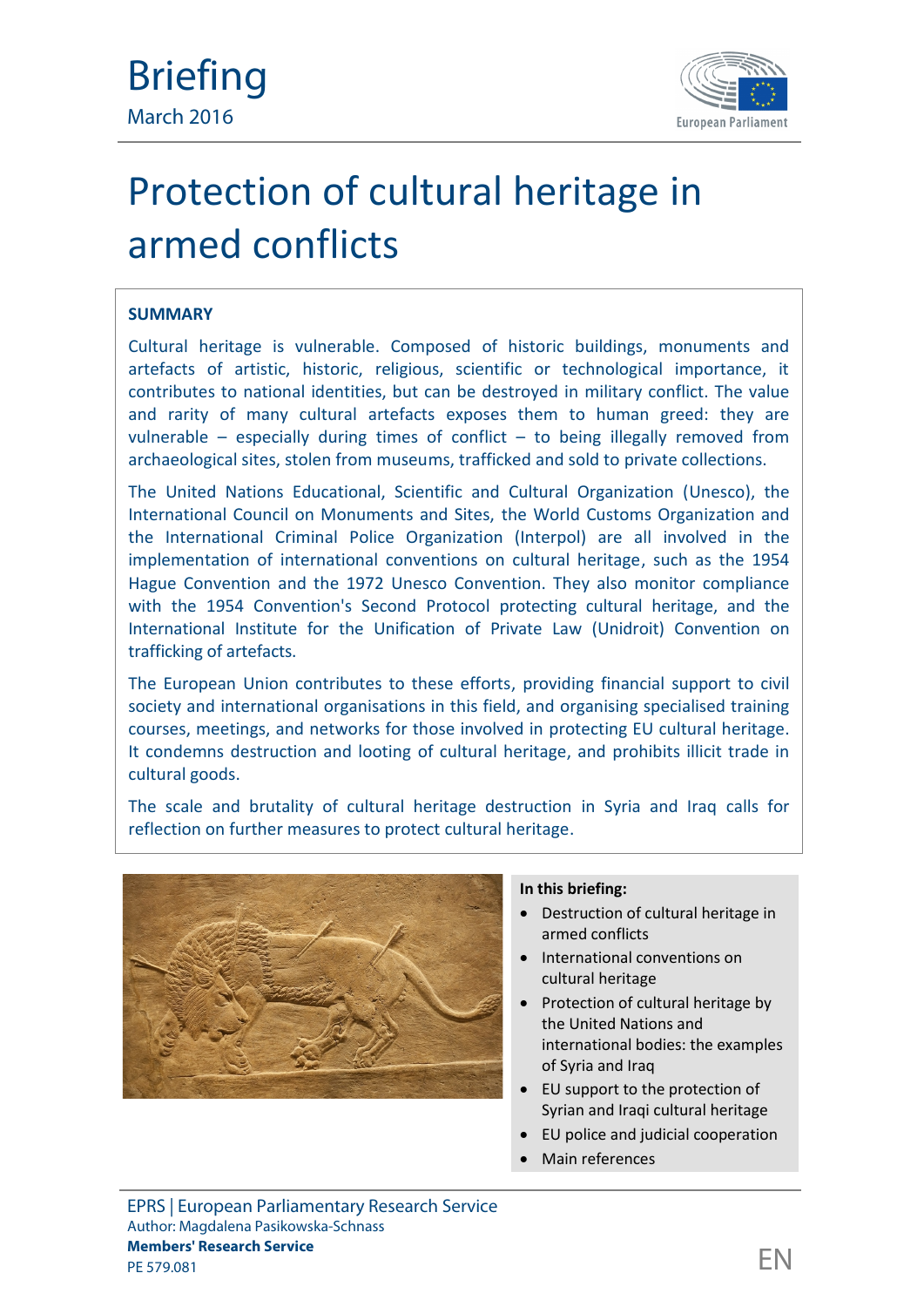# EPRS Protection of cultural heritage in armed conflicts

# **Destruction of cultural heritage in armed conflicts**

The current armed conflicts in Syria and Iraq, and other countries such as Yemen, Mali, and Nigeria, have brought the destruction and looting of cultural heritage in their wake. Archaeological sites at Palmyra in Syria and Nimrud in Iraq are currently among the most visible heritage sites being destroyed in regions at war, but the wilful destruction of cultural heritage or artefacts is by no means a new feature of warfare.

#### **Definition of cultural heritage**

Unesco defines [cultural heritage](http://www.unesco.org/new/en/cairo/culture/tangible-cultural-heritage/) as 'the legacy of physical artefacts and intangible attributes of a group or society that are inherited from past generations, maintained in the present and bestowed for the benefit of future generations'. In the context of war, destruction and looting, this briefing deals solely with tangible cultural heritage.

#### **Cultural cleansing**

Destruction directed at a particular population, or against its memory, history and art, is referred to as '[cultural cleansing'](http://www.un.org/apps/news/story.asp?NewsID=49982). However, such actions target the whole of humanity, since cultural heritage is humankind's common history. In Syria and Iraq, the [industrial](http://www.spearswms.com/blog/looted-antiquities-from-syria---what-collectors-need-to-know) [scale](http://www.spearswms.com/blog/looted-antiquities-from-syria---what-collectors-need-to-know) of artefact looting and illegal archaeological excavations that accompanies the destruction of heritage sites feeds into large scale [trafficking](http://www.unesco.org/new/fileadmin/MULTIMEDIA/HQ/CLT/pdf/MESSAGE_UNESCOCVV_FINAL.pdf) by organised crime networks. Together with drugs and petrol, cultural goods are a source of [funding for](http://www.economist.com/blogs/prospero/2015/11/antiquities-and-terror) [ISIL/Da'esh](http://www.economist.com/blogs/prospero/2015/11/antiquities-and-terror) terrorist activities, allowing the prolongation of armed conflicts.

#### **Destruction of cultural heritage**

Cultural heritage is vulnerable to natural [disasters,](http://whc.unesco.org/en/disaster-risk-reduction/) such as the earthquake that destroyed Unesco world cultural heritage in Nepal in April 2015, or to human-made hazards, such as fire. During armed conflicts, destruction of cultural heritage can be [unintentional or intentional](http://en.unesco.org/system/files/iraqsyriaeventbackgroundnoteeng.pdf). This distinction is essential, since the latter is legally pursued as a [war crime](https://www.icc-cpi.int/nr/rdonlyres/ea9aeff7-5752-4f84-be94-0a655eb30e16/0/rome_statute_english.pdf) under the International Criminal Court's Rome Statute (see below). Massive deliberate destruction of cultural heritage is also often a preliminary accompaniment to [massive killings.](http://amcainternational.org/review-of-cultural-cleansing-in-iraq/)

#### **Trafficking of cultural heritage**

Cultural heritage artefacts from illegal archaeological excavations or looting, which are in demand by investors or collectors, find their way onto the art markets, where they are placed, via auctions or internet sales, by criminal groups. Such trafficking, both by organised crime networks and by impoverished populations, constitutes a standalone activity in peacetime, or results from wartime destruction of heritage sites or looting.

#### **International conventions on cultural heritage**

#### **Preventing destruction of cultural heritage**

#### *Protection and preservation*

World War II resulted in a heavy toll of massive destruction of cultural sites and looting of art objects throughout Europe and around the world. It revealed the shortcomings of previous conventions, such as the [1899 Hague](https://www.icrc.org/ihl/INTRO/150?OpenDocument) Convention (prohibiting the deliberate bombardment and destruction of heritage sites or looting of cultural property), the 1907 [Hague Convention \(IV\)](https://www.icrc.org/applic/ihl/ihl.nsf/0/1d1726425f6955aec125641e0038bfd6) and the [1935 Treaty](http://www1.umn.edu/humanrts/instree/1935a.htm) on the Protection of Artistic and Scientific Institutions and Historic Monuments.

Post-war, the **1954 Hague Convention** ([Convention for the Protection of Cultural](http://portal.unesco.org/en/ev.php-URL_ID=13637&URL_DO=DO_TOPIC&URL_SECTION=201.html) [Property](http://portal.unesco.org/en/ev.php-URL_ID=13637&URL_DO=DO_TOPIC&URL_SECTION=201.html) in the Event of Armed Conflict) was the first legal framework to set rules on how to identify cultural property to be protected, how to mark it (with an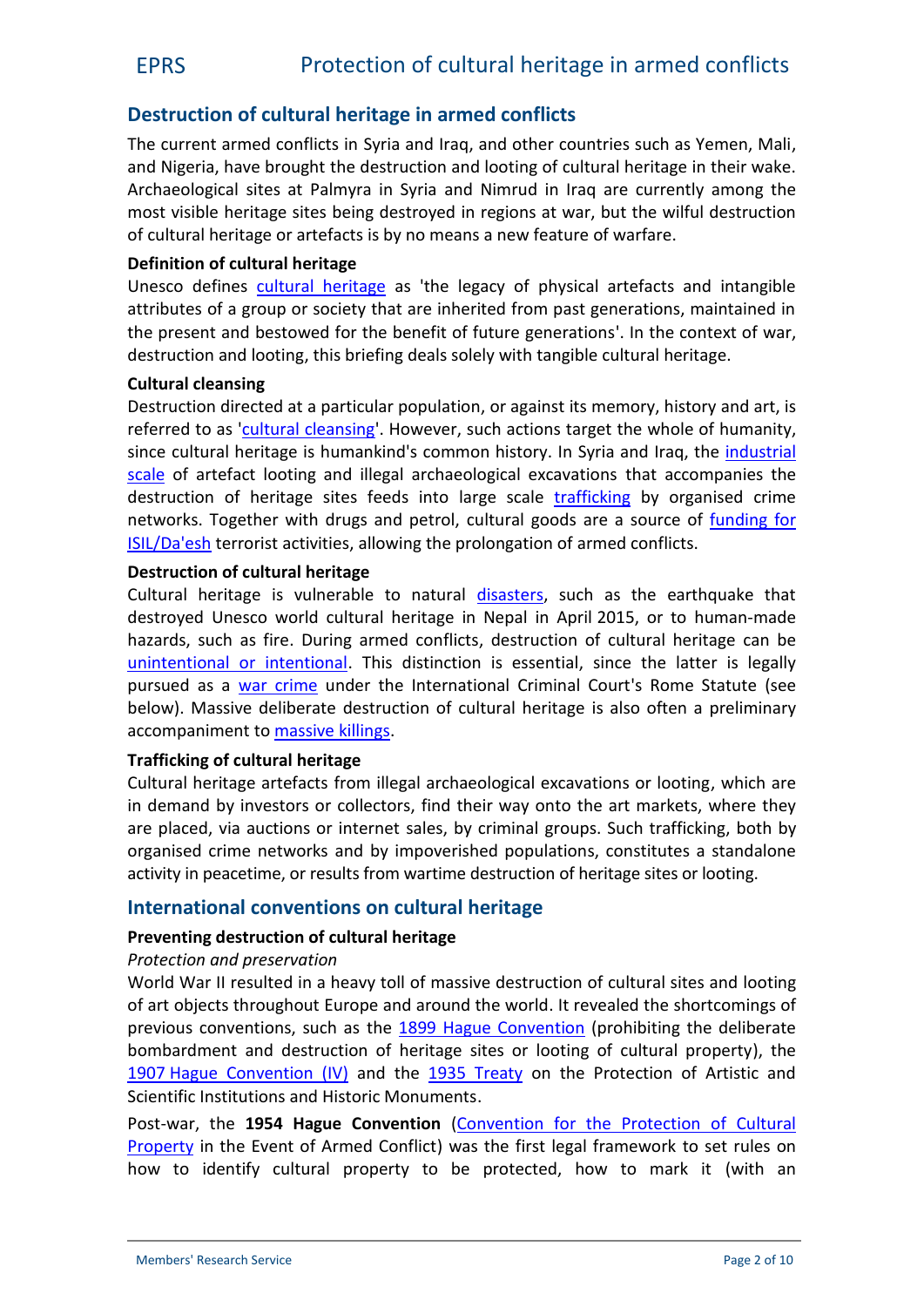internationally recognised emblem – **a blue shield**), how to register its protection under the Convention, and how to evacuate the property should it be threatened by damage.

[The International Committee of](http://icom.museum/programmes/museums-emergency-programme/international-committee-of-the-blue-shield/) the Blue Shield was founded in 1996 to help implement the blue shield provisions. The Committee gathers non-governmental organisations (NGOs) dealing with museums, archives, audiovisual supports, libraries, monuments and sites. It allows them to share knowledge and experience, and coordinate efforts concerning emergency situations. In 2008 the [Association of National Committees of](http://www.ancbs.org/cms/en/about-us/about-ancbs) [the Blue Shield](http://www.ancbs.org/cms/en/about-us/about-ancbs) was established to facilitate communication between national committees and all levels of blue shield networks, to promote training for peacekeepers, and to support the creation of a database of specialists agreed by both Unesco and combatants from war zones.

To date, 126 states have ratified or accessed the Convention, with the United States and Palestine among the last to sign – in 2009 and 2012 respectively. However, the symbol is still not widely recognised: in 2003 the US army in Iraq lacked [specialists](http://www.getty.edu/conservation/publications_resources/newsletters/23_1/feature.html) trained in cultural heritage. As a result the American army built a [military base](https://www.globalpolicy.org/humanitarian-issues-in-iraq/consequences-of-the-war-and-occupation-of-iraq/destruction-of-iraqs-cultural-heritage.html) on the site of ancient Babylon and Ur, and caused irreparable damage.

#### *Evacuation and restitution*

The 1954 Convention provided for the possibility of, and a procedure for, the evacuation of endangered cultural heritage. Its accompanying **Protocol** [\(1954](http://portal.unesco.org/en/ev.php-URL_ID=15391&URL_DO=DO_TOPIC&URL_SECTION=201.html)) provides for the restitution of cultural property placed in another country for protection (see box).

#### *Enhanced protection and assistance*

After destruction of world heritage took place during the war in former Yugoslavia in the 1990s, the Iraqi invasion of Kuwait (1990) and the first Gulf War (1991); the **1999 Second Protocol to the Hague Convention of 1954** introduced the notion of enhanced protection for cultural heritage of the greatest importance for humanity. The [Second](http://portal.unesco.org/en/ev.php-URL_ID=15207&URL_DO=DO_TOPIC&URL_SECTION=201.html) [Protocol](http://portal.unesco.org/en/ev.php-URL_ID=15207&URL_DO=DO_TOPIC&URL_SECTION=201.html) entered into force in 2004. It clarifies

#### **Example of evacuation: the Prado**

The evacuation of the [Prado museum](https://www.museodelprado.es/en/whats-on/exhibition/protected-art/81811f39-e3f9-4fe7-94af-225676279523?searchid=db0ee9ee-bfe3-6a42-a86d-1bc4a161f964) collections during the Spanish civil war and its restitution is an early example of evacuation. The collections were evacuated from Madrid, where the museum was under heavy bombing, and moved to Figueras. As the front approached, in February 1939, the collections were transported to the League of Nations headquarters in Geneva. During the summer they were shown to the public, and then returned to Madrid in September 1939, once the civil war was over.

states' duties during peacetime concerning the safeguarding of collections and inventories to facilitate their recovery; planning of emergency measures; and legal instruments on removal for protection and responsible bodies.

The 1972 Unesco [Convention](http://portal.unesco.org/en/ev.php-URL_ID=13055&URL_DO=DO_TOPIC&URL_SECTION=201.html) concerning the Protection of World Cultural and Natural Heritage provides for a world heritage site to be included on a [list](http://whc.unesco.org/en/danger/) (the **List of World Heritage in Danger**), at the outbreak of, or in case of potential danger of, armed conflict. It allows for the Unesco World Heritage Committee to immediately [allocate](http://whc.unesco.org/en/158/) [assistance](http://whc.unesco.org/en/158/) in order to preserve or rehabilitate such sites.

#### *Penal measures*

The **International Criminal Court's Rome Statute**, adopted in [1998](https://www.icc-cpi.int/nr/rdonlyres/ea9aeff7-5752-4f84-be94-0a655eb30e16/0/rome_statute_english.pdf), established the first treaty-based permanent International Court of Justice to hear cases of persons accused of the most serious crimes of international concern, such as genocide; crimes against humanity; and war crimes. Article 8 establishes its jurisdiction in respect to war crimes, including the destruction of historic, religious, scientific, or artistic buildings. As of March 2016, Syria and Iraq are not among the 124 [countries](https://www.icc-cpi.int/en_menus/asp/states parties/Pages/the states parties to the rome statute.aspx) parties to the treaty.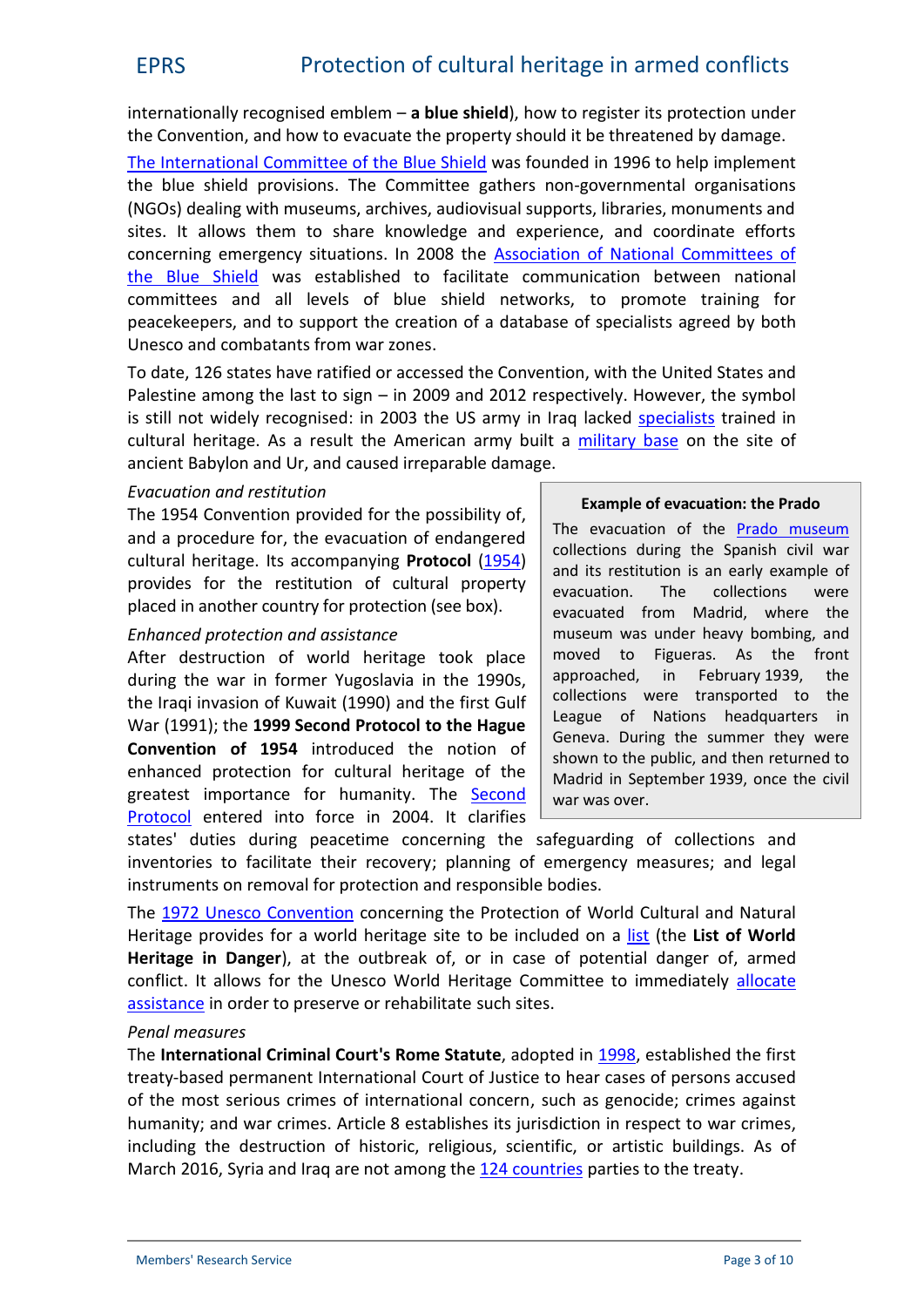#### **Conventions against looting and trafficking of cultural heritage**

The **1970 Unesco Convention** on the Means of Prohibiting and Preventing the Illicit Import, Export and Transfer of Ownership of Cultural Property resulted from concerns about states' responsibility for the protection of cultural property on their territory against looting and trafficking, in the context of the growing market demand for, and the illicit trade in, cultural heritage artefacts. The [Convention](http://portal.unesco.org/en/ev.php-URL_ID=13039&URL_DO=DO_TOPIC&URL_SECTION=201.html) addresses the public law

perspective (it refers to legal responsibilities and the obligations of a state or the public in general). It includes provisions on the establishment of inventories, export certificates, monitoring of the trade in cultural and art objects, penal or administrative sanctions, and restitution. It advocates capacity-building measures for police and customs and provides a framework for international cooperation. The text establishes the responsibility of those who engage in illegal trade of cultural property looted from occupied territories, provides for the implementation of export and import control systems and art dealers' legal obligations to keep a register proving each item's origin.

The 1995 Unidroit [Convention](http://www.unidroit.org/instruments/cultural-property/1995-convention) (The International Institute for the Unification of Private Law on Stolen

#### **Ratification by EU Member States**

Only the Rome Statute and the 1972 Convention have been ratified by all EU Member States. The 1954 Hague Convention was ratified by all Member States except for Ireland, Malta and Latvia. Together with Portugal, Sweden, France and the United Kingdom they have not ratified the second Protocol either. The first Protocol lacks the signatures of Ireland, Malta and the United Kingdom. As concerns heritage trafficking: the Unidroit Convention has been ratified by 22 EU Member States, and the 1970 Unesco Convention by 16.

or Illegally Exported Cultural Objects) establishes the responsibilities of occupying powers to protect cultural property in occupied zones. It complements the 1970 Convention with aspects of private law, covering individuals' legal obligations and responsibilities in cases when individual owners acquire stolen or illegally exported cultural property. It provides for compensation in case of the return of the questionable artefact, once the purchaser's good faith is proved.

# **Protection of cultural heritage by the United Nations and international bodies: the examples of Syria and Iraq**

Specialised international organisations are responsible for implementing and monitoring the implementation of the above-mentioned conventions. Currently, these organisations play a particularly important role in efforts to prevent destruction, looting and trafficking of cultural heritage in the case of war zones in Syria and Iraq.

#### **United Nations resolutions**

Reacting to the situation in Iraq, in 2003 the United Nations (UN) Security Council adopted [Resolution](https://documents-dds-ny.un.org/doc/UNDOC/GEN/N03/368/53/PDF/N0336853.pdf?OpenElement) 1483, which includes a ban on trafficking in cultural objects illegally removed from Iraq since its invasion of Kuwait, and a call to facilitate their return. On 12 February 2015, the UN Security Council unanimously adopted [Resolution](http://www.un.org/en/ga/search/view_doc.asp?symbol=S/RES/2199%20(2015)) 2199, condemning the deliberate destruction of cultural heritage by terrorists in Iraq and Syria, and the looting and smuggling of heritage artefacts to finance terrorist activities.

#### **United Nations Educational, Scientific and Cultural Organisation (Unesco)**

[Unesco](http://en.unesco.org/) and its [World Heritage Committee](http://whc.unesco.org/en/committee/) are responsible for the implementation of the 1972 Convention, registrations on the List of the World Heritage in Danger, and the management of the World Heritage Fund. Unesco is tasked with coordination of national and international efforts to prevent illicit trafficking. Through its activities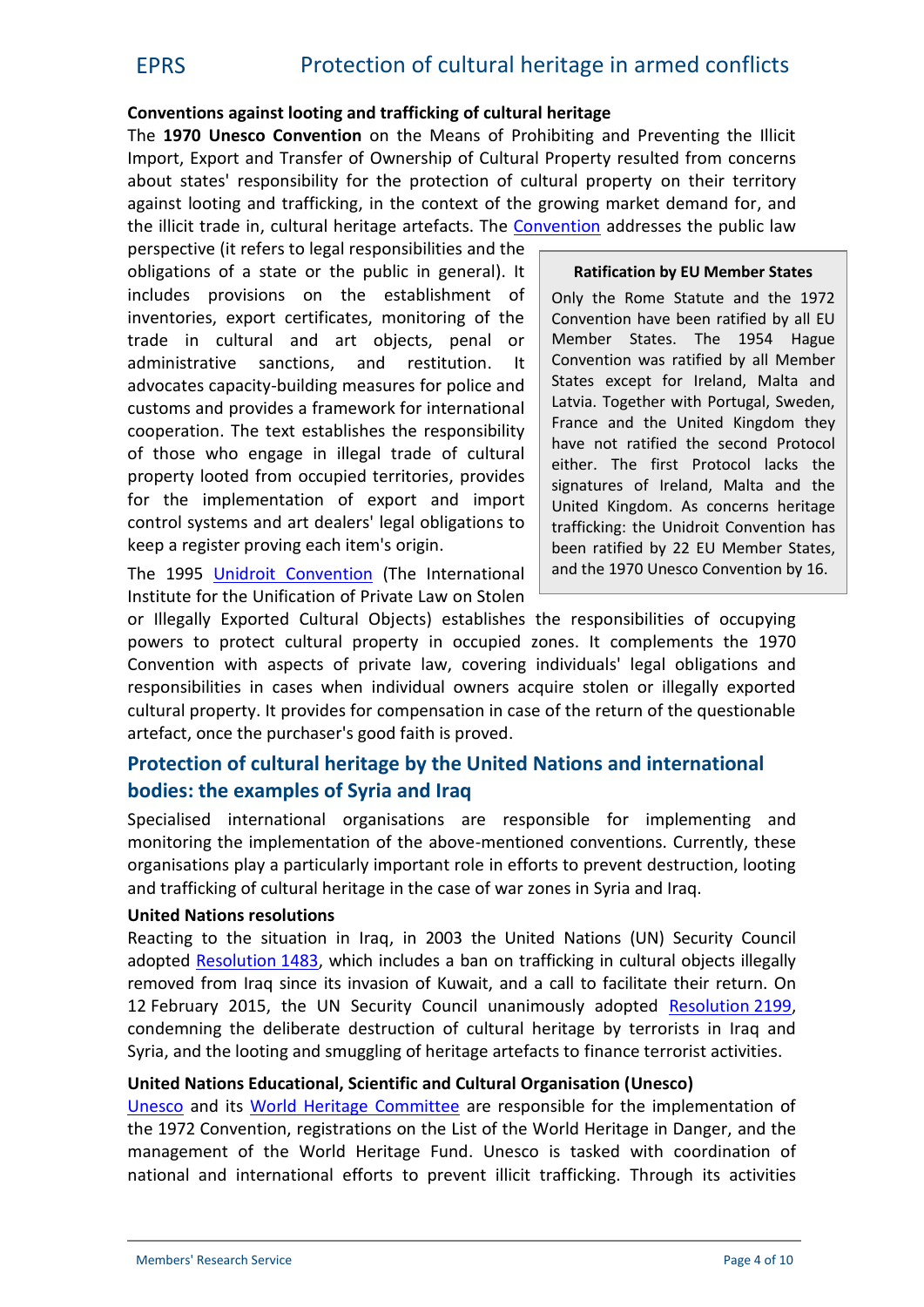concerning [heritage at](http://en.unesco.org/themes/heritage-risk) risk due to armed conflicts or natural disasters, it mobilises the international community in case of emergency actions.

Unesco has been particularly concerned with the destruction of cultural heritage in armed conflicts in *[Iraq](http://www.unesco.org/new/en/culture/themes/illicit-traffic-of-cultural-property/emergency-actions/iraq/) and Syria*. In December 2014, a Unesco [meeting](http://www.unesco.org/new/en/media-services/single-view/news/international_high_level_conference_on_the_endangered_heritage_and_cultural_diversity_of_iraq_and_syria/back/9597/) focused on the links between cultural heritage destruction and the [persecution of minority populations](http://www.europarl.europa.eu/RegData/etudes/BRIE/2015/572800/EPRS_BRI(2015)572800_EN.pdf), cultural cleansing, and between the protection of cultural heritage and security in both countries.

At a roundtable debate in June 2015, Unesco supported the [Italian government](http://www.unesco.org/new/en/culture/themes/illicit-trafficking-of-cultural-property/emergency-actions/3-june-event/)'s suggestion to task 'blue helmet' peacekeeping forces with heritage protection missions. On 16 February 2016 it [signed](http://www.un.org/apps/news/story.asp?NewsID=53232) an agreement with the Italian government, establishing a cultural task force composed of cultural heritage experts, archaelogists, art detectives, historians and restorers, and Italian specialised military police. The 30-person task force is ready to intervene in emergency situations and a specialised training centre has been established in Turin.

**Syrian and Iraqi heritage specialists' efforts** Since the beginning of the Iraqi war in 2003, the staff of the [National Museum in](http://www.getty.edu/conservation/publications_resources/newsletters/23_1/feature.html) [Baghdad](http://www.getty.edu/conservation/publications_resources/newsletters/23_1/feature.html) has protected and evacuated its artefacts, thus preserving most of the collection from looting.

In August 2015, the Unesco Director- General saluted the courage of two famous [Syrian archaeologists](http://www.un.org/apps/news/story.asp?NewsID=51674) from Palmyra who were brutally killed by ISIL/Da'esh terrorists because they had refused to reveal the hiding place of ancient Syrian artefacts.

Unesco Director-General, Irina Bokova, has voiced concerns regarding the escalation of damage to cultural heritage. In December 2014, Bokova called for the creation of [protected cultural zones](http://www.unesco.org/new/en/media-services/single-view/news/unesco_conference_calls_for_protected_cultural_zones_to_be_established_syria_and_iraq/) around heritage sites, such as the World Heritage City of Aleppo in Syria; and condemned destruction of cultural heritage, such as those in [Nimrud](http://www.unesco.org/new/en/media-services/single-view/news/unesco_director_general_condemns_destruction_of_nimrud_in_iraq/) (Iraq) in March 2015, or of the Triumphal Arch in [Palmyra](http://en.unesco.org/news/unesco-director-general-condemns-destruction-arch-triumph-palmyra-extremists-are-terrified) (Syria) in October 2015.

An April 2015 Unesco [meeting](http://en.unesco.org/news/unesco-brings-together-key-partners-step-safeguarding-iraqi-and-syrian-cultural-heritage) focused on Resolution 2199 implementation through strengthening cooperation and exchanges of information. Since 2004 the [International](http://www.unesco.org/new/en/culture/themes/illicit-trafficking-of-cultural-property/emergency-actions/iraq/international-coordination-committee-icc-for-the-safeguarding-of-the-cultural-heritage-of-iraq/) [Coordination Committee](http://www.unesco.org/new/en/culture/themes/illicit-trafficking-of-cultural-property/emergency-actions/iraq/international-coordination-committee-icc-for-the-safeguarding-of-the-cultural-heritage-of-iraq/) for the Safeguarding of the Cultural Heritage of Iraq has focused on its heritage preservation, through awareness-raising campaigns and conferences on heritage looting and trafficking.

In 2012, Unesco's Iraqi office prepared three TV advertisements on the protection of cultural property and on trafficking as a terrorist financial resource. Local TV channels showed the films to raise awareness of the consequences of cultural heritage looting and trafficking, and to inform viewers how to prevent these illegal activities. Some of these campaigns are published on [Youtube](https://www.youtube.com/watch?v=h23oV1ihhGk) and target local populations in Iraq and Syria.

Concerning the illicit trafficking of cultural heritage in particular, in March 2013, Unesco organised [regional training](http://www.unesco.org/new/fileadmin/MULTIMEDIA/FIELD/Amman/pdf/20130322_Report_Syria_workshop_FINAL.pdf) for Syria, and later established an [Emergency Response](http://whc.unesco.org/en/news/1187/) [Action Plan](http://whc.unesco.org/en/news/1187/) (ERAP) for Iraq in July 2014. ERAP's aim is, among other things, to enforce the ban on trafficking in cultural objects put in place by UN Security Council [Resolution](https://documents-dds-ny.un.org/doc/UNDOC/GEN/N03/368/53/PDF/N0336853.pdf?OpenElement) 1483 of 2003. Similar activities to help [Syria](http://en.unesco.org/syrian-observatory/sites/syrian-observatory/files/FactsFiguresSafeguardingSyrianCulturalHeritage.pdf) to preserve its cultural heritage have been in place since November 2014.

In March 2015, Unesco initiated the [#Unite4Heritage](http://whc.unesco.org/en/news/1254/) worldwide social media campaign to protect endangered cultural heritage, aiming to encourage participants to [contribute](http://www.unite4heritage.org/news/unite4heritage-7-ways-to-get-involved) financially or to volunteer for cultural heritage protection projects. It accompanied a [joint initiative](http://www.interpol.int/en/News-and-media/News/2015/N2015-145) 'Protecting Cultural Heritage - An Imperative for Humanity' organised jointly with Interpol and the UN Office on Drugs and Crime, to encourage international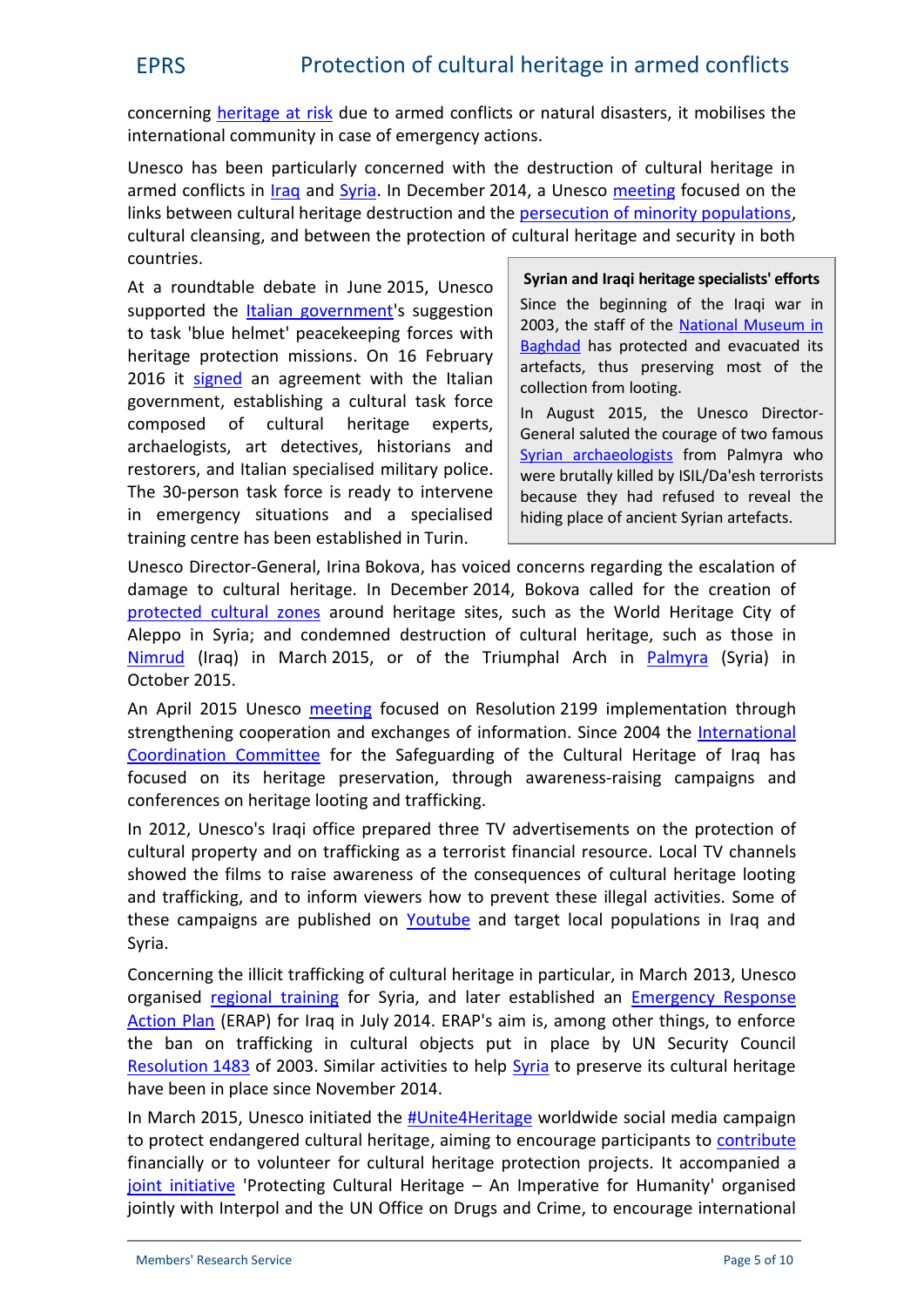organisations, states and partners to support cultural heritage from intentional destruction and trafficking.

However, destroyed or damaged sites or artefacts can be restored, as witnessed by Unesco's bid to [reconstruct](http://whc.unesco.org/en/news/1330) the Samarra archaeological site in Iraq.

#### **International Council on Monuments and Sites (Icomos)**

[Icomos](http://www.icomos.org/en/), the World Heritage Committee's advisory body on the implementation of the 1972 Convention, is an international NGO dedicated to the conservation of heritage sites all over the world. It contributes to Unesco's efforts concerning Iraqi and Syrian cultural heritage. Its experts, among others from its Task Force on Iraq and Syria, contribute to debates and conferences on cultural heritage issues, such as the [roundtable](http://www.icomos.org/en/get-involved/stay-informed/calendar/g-7-fuvbfop2q1lj80gs8n4ln4c5j4_20150601) debate organised by Unesco: 'Despoiled and Destroyed: Ancient Civilizations of Iraq and Syria', or the debate on '[Heritage in Armed Conflict](http://chaps.rutgers.edu/shifting-cities.html) – Syria and Iraq' organised by Rutgers School of Arts and Sciences (New Jersey, USA) in December 2015.

#### **International Council of Museums (ICOM)**

[ICOM](http://icom.museum/), a network of museum professionals, publishes a [red list of endangered art works](http://icom.museum/programmes/fighting-illicit-traffic/red-list/) or archaeological objects located in territories in difficult conditions, to prevent the sale or export of stolen items by facilitating their identification. In 2003, ICOM established one of its first Emergency Red Lists: [Iraqi Antiquities](http://icom.museum/press-releases/press-release/article/the-emergency-red-list-of-iraqi-cultural-objects-at-risk-a-tool-created-by-icom-to-fight-illicit-tr/) (updated in 2015). The [Syrian](http://icom.museum/uploads/tx_hpoindexbdd/ERL_SYRIE_EN.pdf) [cultural heritage](http://icom.museum/uploads/tx_hpoindexbdd/ERL_SYRIE_EN.pdf) Emergency Red List followed in 2013, and the most recent list, for [Libya](http://icom.museum/fileadmin/user_upload/images/Redlists/Libya/151028_ERLL_EN-pages2.pdf), was published in December 2015.

### **International Centre for the Study of the Preservation and Restoration of Cultural Property (ICCROM)**

[ICCROM](http://www.iccrom.org/) is an intergovernmental organisation responsible for the [Disaster Risk Management](http://www.iccrom.org/courses/first-aid/) [Programme,](http://www.iccrom.org/courses/first-aid/) as well as for training to assess and reduce the impact of the risks facing cultural heritage. In 2012, together with the United Arab Emirates, ICCROM Russia, which founded the [ATHAR](http://athar-centre.org/?page_id=345) Regional Conservation Centre, which organised a **[workshop](http://athar-centre.org/?p=4687)** in Cairo on capacitybuilding for cultural heritage risk management in emergency situations, including in Iraq, in 2015.

#### **Syrian cultural heritage evacuation**

In September 2015, [Switzerland](http://www.rts.ch/info/suisse/7112121-la-suisse-unique-pays-a-accorder-un-droit-d-asile-aux-biens-culturels.html) offered to protect, on its soil, Syrian cultural treasures, as it did in 1939 for the Prado Museum collections. It was joined in October 2015 by proposed the evacuation of Syrian artefacts including items of Orthodox Church heritage.

# **United Nations Office on Drugs and Crime (UNODC)**

[UNODC](http://www.unodc.org/unodc/en/about-unodc/index.html)'s [mandate](http://www.unodc.org/unodc/en/organized-crime/trafficking-in-cultural-property-mandate.html) on organised crime covers the illicit trafficking of cultural property. It offers advisory services and technical assistance in crime prevention and criminal justice responses. It developed International [Guidelines](http://www.unodc.org/documents/organized-crime/trafficking_in_cultural/RES-681-86/A_RES_69_196_E.pdf) for Crime Prevention and Criminal Justice Responses with Respect to Trafficking in Cultural Property and Other Related Offences, adopted by the UN General Assembly in December 2014 and annexed to [Resolution](http://www.un.org/en/ga/search/view_doc.asp?symbol=A/RES/69/196) 69/196. These non-binding guidelines focus on prevention strategies, criminal justice policies, related law enforcement and judicial cooperation.

As concerns the situation in Iraq and Syria, in November 2015, the UNODC participated in the sixth session of the Conference of the States Parties to the United Nations Convention against Corruption, held in St Petersburg (Russia). The UNODC contributed a paper on 'Criminal justice responses in the field of anti-corruption in countering trafficking in cultural property' and estimated the [illicit financial flows](https://www.unodc.org/documents/treaties/UNCAC/COSP/session6/SpecialEvents/2015_11_05_CelsoCoraciniUNODC.pdf) related to transnational crime in art and cultural property at 0.8% of all such flows. It stressed the need for closer cooperation with civil society, awareness-raising campaigns, higher levels of requirement for due diligence, strengthening of civil, administrative and penal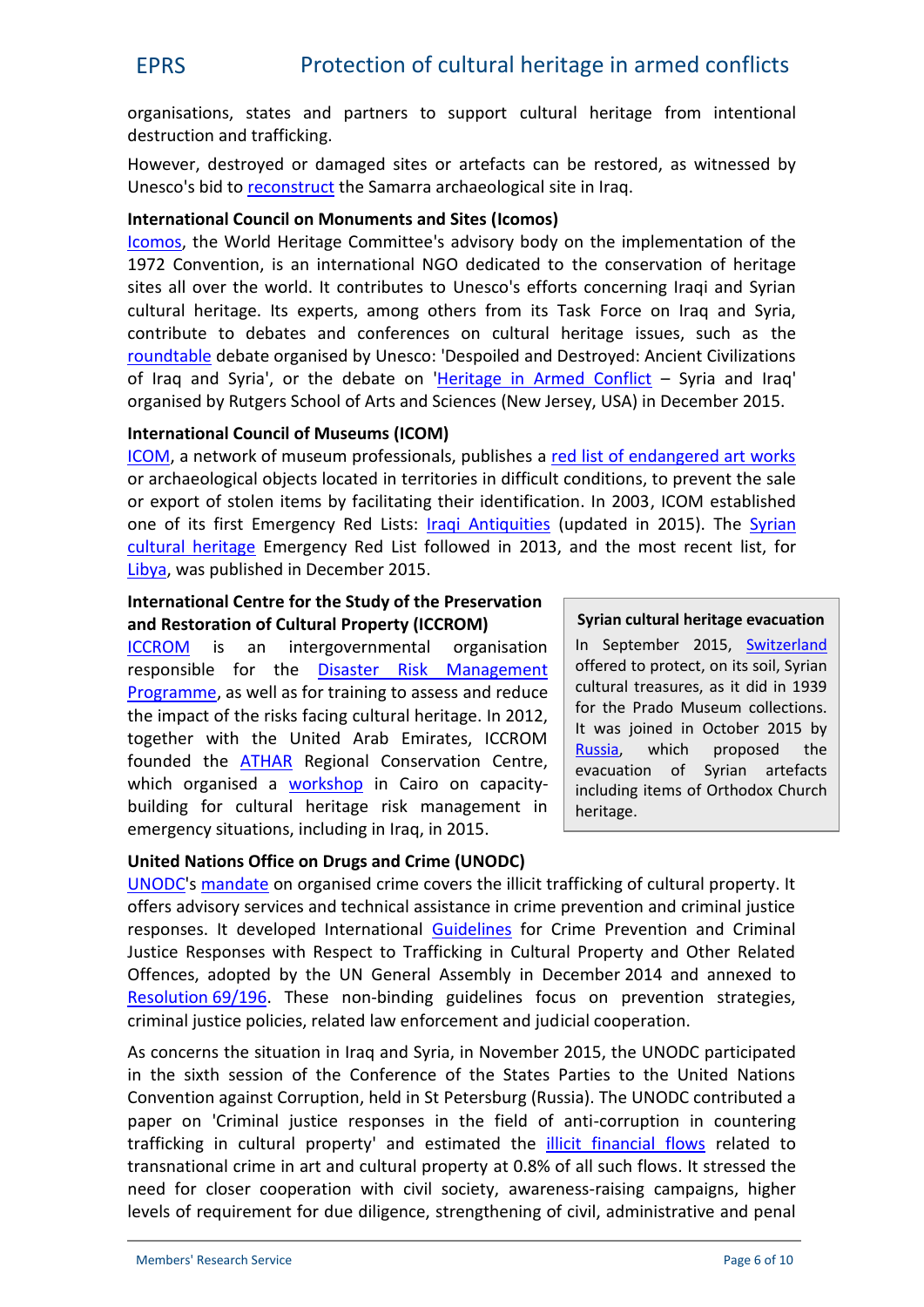measures, preventive regulations concerning the use of legitimate markets to trade in illicit cultural heritage artefacts, better exchange of information, and stronger international cooperation mechanisms among enforcement and prosecution services.

#### **World Customs Organization (WCO)**

[WCO](http://www.wcoomd.org/) manages a programme on prevention of [trafficking of cultural property,](http://www.wcoomd.org/en/topics/enforcement-and-compliance/activities-and-programmes/other-activities/protection-of-cultural-heritage.aspx) and is responsible for the prevention of cultural heritage trafficking, which it considers as organised crime and money laundering. WCO facilitates identification of the suspected stolen items, and the exchange of information through the Customs Enforcement Network Communication Platform ([CENcomm\)](http://www.wcoomd.org/en/topics/enforcement-and-compliance/activities-and-programmes/protection-of-cultural-heritage.aspx). It provides a model export certificate for cultural objects, which is required in order to allow an artefact to leave the territory. However, [false certificates](http://www.unesco.org/new/en/culture/themes/illicit-trafficking-of-cultural-property/scam-alert/) or [fake data](http://ec.europa.eu/home-affairs/doc_centre/crime/docs/Report Trafficking in cultural goods EN.pdf) provided to obtain a certificate impede progress in the fight against trafficking. In March 2012, WCO called for increased [border vigilance](http://www.wcoomd.org/en/media/newsroom/2012/march/wco-calls-for-increased-border-vigilance-to-protect-syrias-cultural-heritage.aspx) regarding Syrian cultural heritage, and awareness-raising concerning the risk that cultural heritage is stolen and trafficked in conflict situations. Smuggled artefacts recovered in criminal investigations or by custom officers are to be returned, as are *[Iraqi](https://www.ice.gov/news/releases/ancient-antiquities-and-saddam-hussein-era-objects-returned-iraq)* [antiquities](https://www.ice.gov/news/releases/ancient-antiquities-and-saddam-hussein-era-objects-returned-iraq) from Baghdad removed by the US.

#### **International Criminal Police Organization (Interpol)**

[Interpol](http://www.interpol.int/en) organises [meetings](http://www.interpol.int/News-and-media/News/2011/N20110414b) and [workshops](http://www.interpol.int/News-and-media/News/2012/N20121008), and international police cooperation, as well as encouraging the exchange of information among national police, antique dealers and antique or art owners. It also publishes a [database](http://www.interpol.int/Crime-areas/Works-of-art/Works-of-art) of stolen artefacts, facilitating their identification. Interpol called for vigilance in May 2012, concerning Syrian [mosaics stolen](http://www.interpol.int/en/News-and-media/News/2012/N20120521) from the ruins of Afamya in the city of Hama, attracting attention to the artefacts.

#### **International Criminal Court (ICC)**

According to Article 8 of its Statute the [ICC](https://www.icc-cpi.int/en_menus/icc/about the court/Pages/about the court.aspx) has the mandate to investigate the allegedly committed destruction of cultural heritage, considered a war crime. Its prosecutors can initiate an investigation if asked to do so by a state party to the Statute of Rome or by the UN Security Council. In September 2015, [the first case](https://www.icc-cpi.int/en_menus/icc/press and media/press releases/Pages/pr1154.aspx) opened before the ICC concerning, as the main charge, the destruction of historical and religious monuments in Timbuktu (Mali). Syria and Iraq are not parties to the Rome Statue and thus ICC has [no geographical jurisdiction](https://polcms.secure.europarl.europa.eu/cmsdata/upload/932b87df-0b96-4c82-b709-8a41fb0f69bf/DUTERTRE_Gilles_FR_Presentation text_CULT_PH_Destruction_13-07-2015.pdf) over them. However, perpetrators of war crimes in Syria and Iraq who are citizens of other countries party to the Statute can be pursued.

# **EU police and judicial cooperation**

Established under the Treaty on the Functioning of the European Union, [Europol](https://www.europol.europa.eu/content/page/mandate-119) [\(Article](http://eur-lex.europa.eu/legal-content/EN/TXT/?qid=1456414821487&uri=CELEX:12012E088) [88](http://eur-lex.europa.eu/legal-content/EN/TXT/?qid=1456414821487&uri=CELEX:12012E088)) and [Eurojust](http://www.eurojust.europa.eu/Pages/home.aspx) [\(Article](http://eur-lex.europa.eu/legal-content/EN/TXT/?qid=1456414749947&uri=CELEX:12012E085) 85), are intermediary bodies between Member States' national police, for the former, and judicial authorities, for the latter. They help to fight cross border organised crime, which includes trafficking and illegal trade in cultural heritage.

Europol can establish a [joint investigation team](http://ec.europa.eu/home-affairs/doc_centre/crime/docs/Report Trafficking in cultural goods EN.pdf) for such crimes. Its Secure Information Exchange Network Application ([SIENA\)](https://www.europol.europa.eu/content/page/siena-1849) allows the swift exchange of operational information and intelligence on crime between Europol, Member States and third parties. In the framework of the EU-US agreement 'Terrorist Finance Tracking Programme' ([TFTP\)](http://ec.europa.eu/dgs/home-affairs/what-we-do/policies/crisis-and-terrorism/tftp/index_en.htm), in force since August 2010, it assesses the request for data and the scope of the exchange of intelligence related to counter-terrorism.

# **EU support for the protection of Syrian and Iraqi cultural heritage**

#### **Financial support**

With EU financial support from the Prevention of and Fight against Crime [Programme](http://ec.europa.eu/dgs/home-affairs/financing/fundings/security-and-safeguarding-liberties/prevention-of-and-fight-against-crime/index_en.htm) (ISEC) the [Observatory](http://obs-traffic.museum/) on Illicit Traffic in Cultural Goods, ICOM's collaborative platform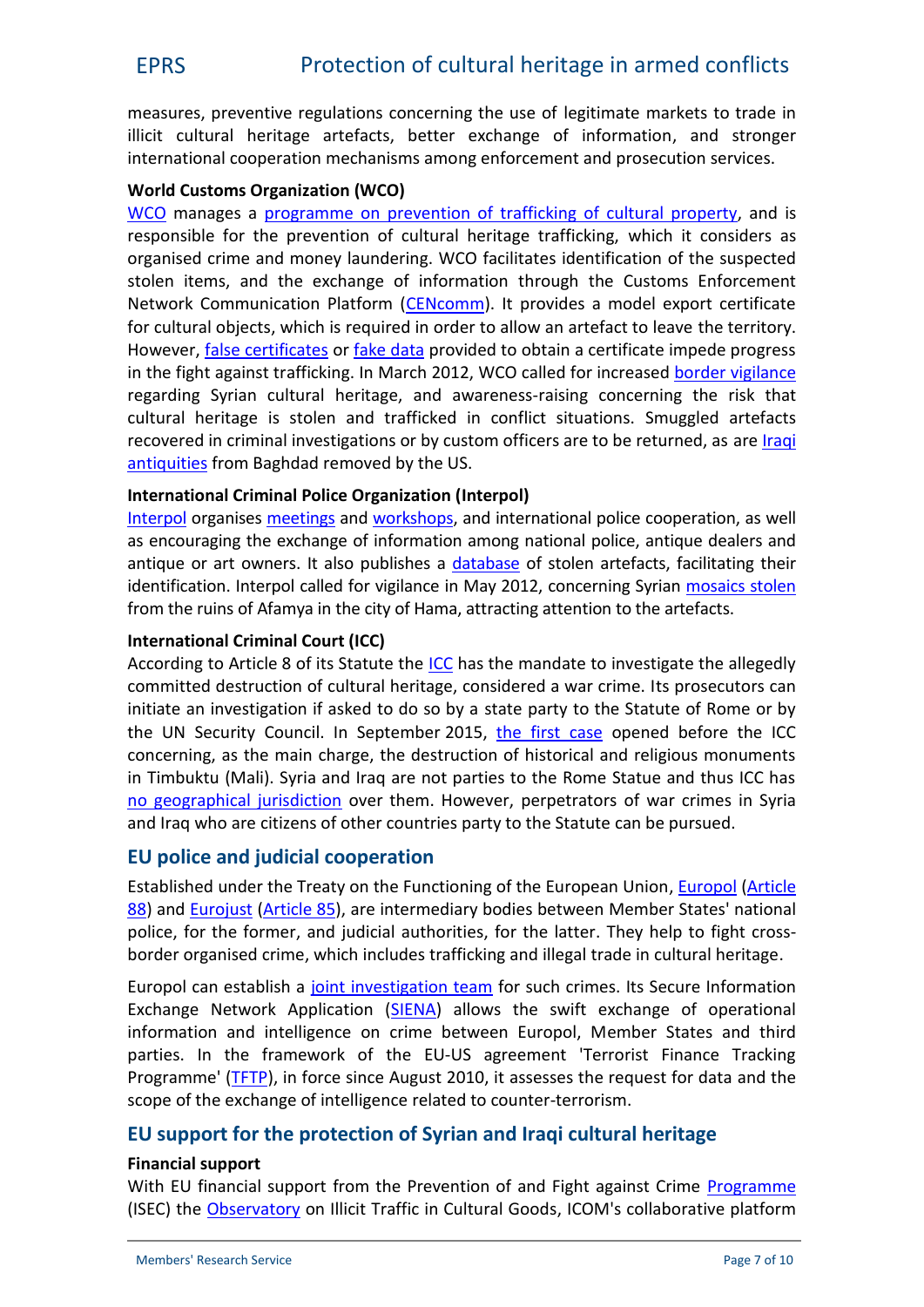has been operating since 2013. It is the first information databank of statistical data, [case studies](http://obs-traffic.museum/illicid-verfahren-zur-erhellung-des-dunkelfeldes-als-grundlage-f%C3%BCr-kriminalit%C3%A4tsbek%C3%A4mpfung-und?search_api_views_fulltext=Syria) and [analyses](http://icom.museum/programmes/fighting-illicit-traffic/icoms-international-observatory-on-illicit-traffic-in-cultural-goods/) on Iraq and Syria, among others. The ISEC programme also supported an Italian-led project on a 'Protection System for Cultural Heritage' [\(PSYCHE](http://www.formez.eu/node/1492)). Launched in 2012, it improved Interpol's database on stolen works of art to facilitate data insertion and information searches regarding stolen items. A volunteer initiative, [Project Mosul](http://projectmosul.org/press), dedicated to cultural heritage, was partly financed from the EU researchfunding programme, Marie Sklodowska-Curie. It developed 3D reconstructions of damaged cultural artefacts and heritage.

In 2013, the EU allocated  $E2.5$  [million](http://europa.eu/rapid/press-release_IP-13-999_en.htm) for a three-year Unesco project: '[Emergency](http://en.unesco.org/syrian-observatory/emergency-safeguarding-syrian-cultural-heritage-project) [Safeguarding](http://en.unesco.org/syrian-observatory/emergency-safeguarding-syrian-cultural-heritage-project) of Syrian Cultural Heritage'. Put in place together with institutional partners (ICCROM and Icomos) on 1 March 2014 to halt the destruction of cultural heritage it contributed to the organisation of an international [meeting of experts](http://www.unesco.org/new/en/safeguarding-syrian-cultural-heritage/international-initiatives/syria-expert-meeting/) in May 2014 at Unesco headquarters. Its participants [called](http://www.unesco.org/new/en/media-services/single-view/news/unesco_to_create_an_observatory_for_the_safeguarding_of_syrias_cultural_heritage/) for the creation of an online

platform to share information on cultural heritage destruction and lootings - the [Observatory of Syrian Cultural Heritage.](http://en.unesco.org/syrian-observatory)

#### **Syrian civil society**

According to the Syrian Directorate-General of Antiquities and Museums, [Syrian civil society](http://dgam.gov.sy/index.php?d=314&id=1826) rescued Byzantine mosaic panels from looting. [Unesco](http://www.unesco.org/new/en/safeguarding-syrian-cultural-heritage/national-initiatives/syrians-protect-their-heritage/) also reports on civil society involvement in cultural heritage protection.

# *EU funding for civil society projects*

The Euro-Mediterranean Partnership, [Euromed](http://www.enpi-info.eu/indexmed.php), covered all EU Member States and 10 southern Mediterranean and Middle East countries. It did not include Iraq, and Syria was [suspended](http://www.consilium.europa.eu/uedocs/cms_data/docs/pressdata/EN/foraff/122168.pdf) in May 2011. The partnership, covering among other things culture, included a cultural heritage programme under the label '[Euromed Heritage](http://www.euromedheritage.net/index.cfm?menuID=13?)'. The EU funding also supported awareness raising projects not initially intended for cultural heritage.

Between 2010 and 2013 a series of events was supported, such as a conference in Italy on the [role of civil society](http://www.euromedheritage.net/intern.cfm?menuID=16&submenuID=22&subsubmenuID=21) in the preservation of cultural heritage in the Mediterranean region under the [Euromed](http://www.enpi-info.eu/mainmed.php?id=243&id_type=10) Heritage 4 programme, and a debate in Morocco on the [recommendations on the future](http://www.euromedheritage.net/intern.cfm?menuID=16&submenuID=22&subsubmenuID=34) of the heritage of the Mediterranean region, citizen ownership of cultural heritage, and its inclusion in preservation strategy.

Thanks to the Euromed-funded awareness-raising project for youth, ['Hammamed](http://www.euromedheritage.net/intern.cfm?menuID=12&submenuID=13&idproject=48)', Syrians saved decorative mosaics from destruction by armed forces. The 2009-2011 programme focused on *hammams* as a common cultural heritage in the Mediterranean.

Currently [Euromed cooperation](http://www.enpi-info.eu/search_result_med.php?q=cultural+heritage&Search=Search&lang_id=450&as_sitesearch=enpi-info.eu&engine=enpi) in cultural heritage still does not cover Syria and Iraq. However, the [Archeomed](http://archeomedsites.com/project/presentation/) neighbourhood programme is also devoted to the protection and promotion of the cultural heritage in the southern Mediterranean.

# **European Commission**

A [study](http://ec.europa.eu/home-affairs/doc_centre/crime/docs/Report Trafficking in cultural goods EN.pdf) (2011) on preventing and fighting illicit trafficking in cultural goods in the EU, commissioned by the Commission, points to the need for EU provisions on [online sales](http://ec.europa.eu/home-affairs/doc_centre/crime/docs/Report Trafficking in cultural goods EN.pdf) and for a definition of the traffic in cultural artefacts as a [specific criminal offence.](http://ec.europa.eu/home-affairs/doc_centre/crime/docs/Report Trafficking in cultural goods EN.pdf) No EU Member State has such a definition, nor provisions to help prevent and combat trafficking. The Commission Implementing Decision on the 2013 Special Measure for the Syrian population included [measures to safeguard](http://ec.europa.eu/europeaid/documents/aap/2013/af_aap-spe_2013_jor_p2.pdf) Syrian cultural heritage. It provided for a joint Action Plan for the protection of Syrian cultural heritage that consisted of awareness-raising campaigns, illicit traffic prevention, and safeguarding measures.

The Commission's Directorate-General for [Education and Culture](http://ec.europa.eu/culture/policy/culture-policies/trafficking_en.htm) website provides an insight into trafficking in cultural goods and EU counter-actions. It lists possible EU-level work on harmonising terminology and legal definitions, coherent legislation among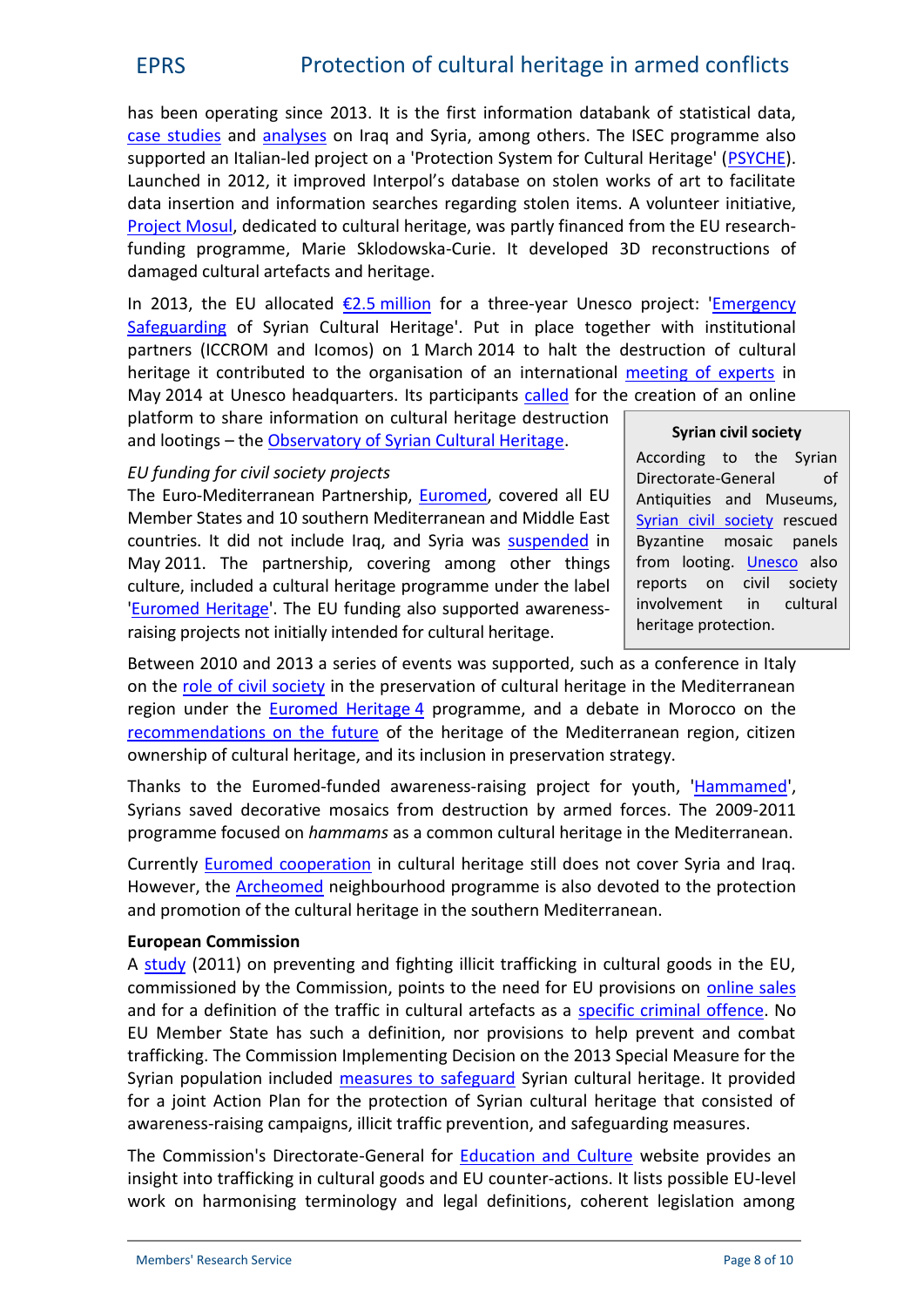Member States, information exchange and a comprehensive database on trafficking in cultural goods.

In February 2015, the Commission and the High Representative of the Union for Foreign Affairs and Security Policy issued a joint [communication](http://eur-lex.europa.eu/legal-content/EN/TXT/?uri=CELEX:52015JC0002), 'Elements for an EU regional strategy for Syria and Iraq as well as the Da'esh threat' condemning the massive destruction of, and trafficking in, Syrian and Iraqi cultural heritage. It called on Iraq to accede to the Rome Statute to enable prosecutions for cultural heritage war crimes.

In November 2015 European Commissioner Tibor Navracsics announced to Culture Ministers in the Council (see below) that a study and impact assessment on the import of trafficked cultural heritage items would be launched in 2016, focusing on the scale of the phenomenon, as well as fiscal and customs issues. He pointed to the lack of homogeneity of provisions on this issue within the EU and the need to assess whether any EU legislation is required. On 2 February 2016, the Commission presented its [Action](http://ec.europa.eu/dgs/home-affairs/e-library/documents/basic-documents/docs/eu_agenda_on_security_en.pdf) [Plan](http://ec.europa.eu/dgs/home-affairs/e-library/documents/basic-documents/docs/eu_agenda_on_security_en.pdf) to strengthen the fight against terrorist financing. The Commission is to consider future measures concerning *[illegal trade](http://ec.europa.eu/justice/criminal/files/aml-factsheet_en.pdf)* in cultural goods.

# **Council**

In July 2003 the Council adopted Regulation (EC) No [1210/2003](http://eur-lex.europa.eu/LexUriServ/LexUriServ.do?uri=OJ:L:2003:169:0006:0023:En:PDF) prohibiting import, export or dealing in Iraqi cultural property or archaeological, historical, cultural, rare scientific and religious artefacts (unless exported prior to 1990).

The October 2012 Foreign Affairs Council conclusions on Syria expressed [concerns](http://www.consilium.europa.eu/uedocs/cms_data/docs/pressdata/EN/foraff/132825.pdf) about the destruction of Syrian cultural heritage. A [resolution](http://register.consilium.europa.eu/doc/srv?l=EN&f=ST%2014232%202012%20INIT) on the creation of an

informal network of law enforcement authorities and expertise in the field of cultural goods (EU CULTNET) was thus also adopted in October 2012. The network's objective is to improve the exchange of information related to the prevention of illicit trade in cultural goods and to identify and share information on criminal networks suspected of being involved in illicit trade. EU CULTNET also aims to combat these crimes and their perpetrators by uncovering links between trafficking in artefacts and other organised crime, and investigating their operations.

In December 2013, more than a year before  $\begin{vmatrix} 0 & 0 \\ 0 & 1 \end{vmatrix}$ UN Resolution 2199, the Council adopted Decision [2013/760/CFSP](http://eur-lex.europa.eu/LexUriServ/LexUriServ.do?uri=OJ%3AL%3A2013%3A335%3A0050%3A0051%3AEN%3APDF) and Regulation (EU) No [1332/2013](http://eur-lex.europa.eu/LexUriServ/LexUriServ.do?uri=OJ%3AL%3A2013%3A335%3A0003%3A0007%3AEN%3APDF) prohibiting import, transfer or export of Syrian cultural property or artefacts of cultural, scientific, artistic or religious heritage (unless exported prior to 9 May 2011).

#### **French proposals for EU actions**

In November 2015, the Director of the Louvre Museum presented a [report](http://www.culturecommunication.gouv.fr/Ressources/Rapports/Cinquante-propositions-francaises-pour-proteger-le-patrimoine-de-l-humanite) on the protection of humanity's cultural heritage in armed conflicts. It highlights the need to combat the illegal trade in artefacts and offers ideas for EU action: the creation of a European Observatory of Coordination and Monitoring of illegal trafficking in cultural goods; a unique database of such stolen or recovered items; or a European cooperation platform and European workshops on protection of cultural goods. suggests the simplification and harmonisation of European regulations on the circulation of cultural goods, illegal trade in such stolen items, and the general use of standardised export certificates among all EU Member States.

Following a [consultation](http://data.consilium.europa.eu/doc/document/ST-13647-2015-REV-1/en/pdf) by the Dutch Presidency in the [Cultural Affairs working party](http://www.consilium.europa.eu/en/council-eu/preparatory-bodies/cultural-affairs-committee/) on 12 November 2015 on the destruction and trafficking of cultural heritage, on 24 November, EU Culture [Ministers](http://www.consilium.europa.eu/en/meetings/eycs/2015/11/23-24/) gathered in Brussels to discuss relevant measures. They decided to focus on legal measures, such as controls and sanctions, training for customs officers, and the promotion of heritage protection and restoration through new technologies and digitisation. The French, German and Italian Culture Ministers